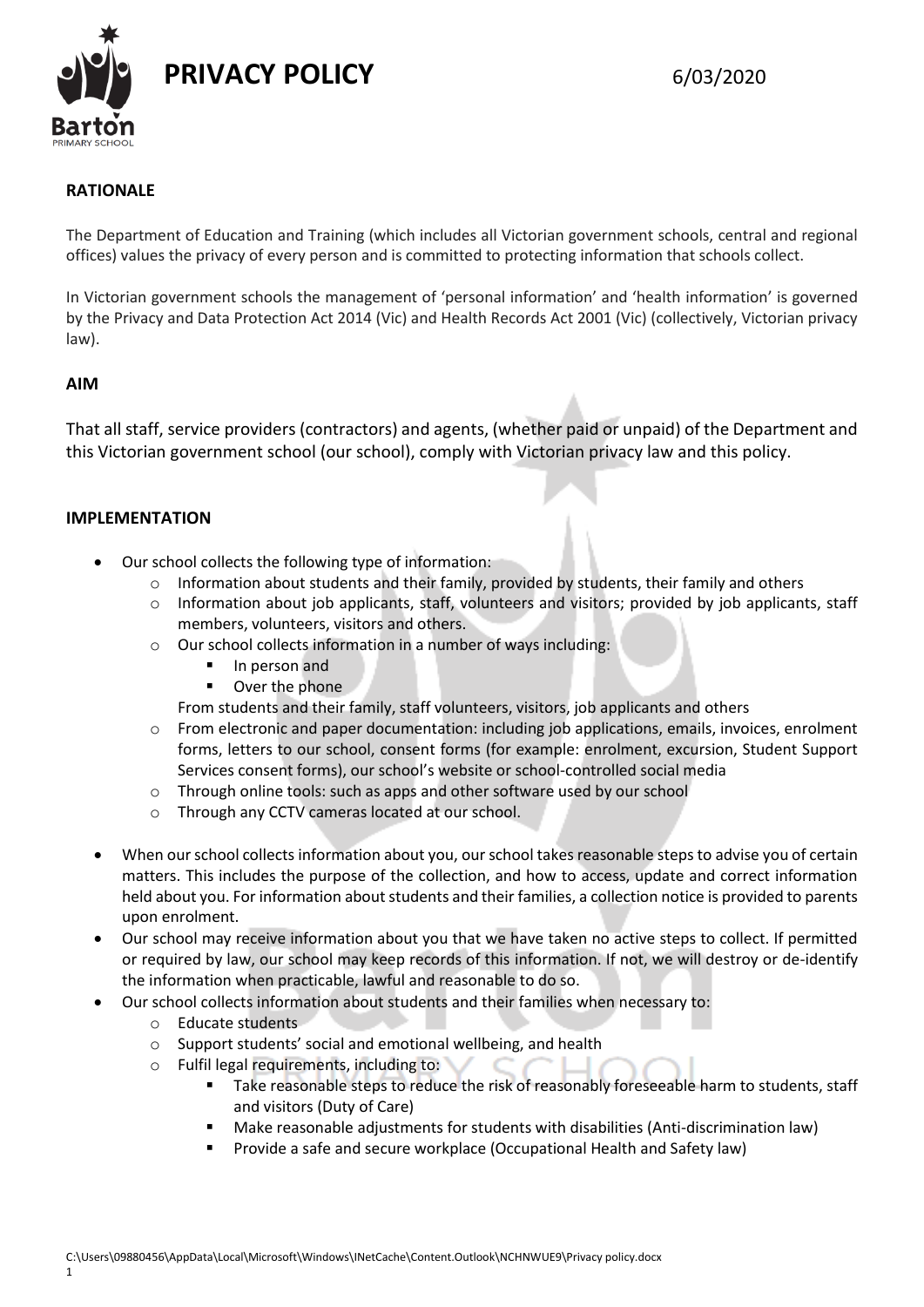**PRIVACY POLICY** 6/03/2020



- Enable our school to:
	- o Communicate with parents about students' schooling matters and celebrate the efforts and achievements of students
	- o Maintain the good order and management of our school
- Enable the Department to:
	- o Ensure the effective management, resourcing and administration of our school
	- o Fulfil statutory functions and duties
	- o Plan, fund, monitor, regulate and evaluate the Department's policies, services and functions
	- o Comply with reporting requirements
	- o Investigate incidents in school and/or respond to any legal claims against the Department, including an of its schools.
- Our school collects information about staff, volunteers and job applications:
	- o To assess applicants' suitability for employment or volunteering
	- o To administer employment or volunteer placement
	- o For insurance purposes, including public liability and WorkCover
	- o To fulfil various legal obligations, including employment and contractual obligations, occupational health and safety law and to investigate incidents
	- o To respond to legal claims against our school/the Department.
	- Our school uses or discloses information consistent with Victorian privacy law, as follows:
		- $\circ$  For primary purpose as defined above
		- $\circ$  For a related secondary purpose that is reasonably to be expected for example, to enable the school council to fulfil its objectives, functions and powers
		- o With notice and/or consent including consent provided on enrolment and other forms
		- o When necessary to lessen or precent a serious threat to:
			- A person's life, health, safety or welfare
			- The public's health, safety or welfare
		- $\circ$  When required or authorised by law including as a result of our duty of care, anti-discrimination law, occupational health and safety law, reporting obligations to agencies such as Department of Health and Human Services and complying with tribunal or court orders, subpoenas or Victoria Police warrants
		- o To investigate or report unlawful activity, or when reasonably necessary for a specified law enforcement purpose, including the prevention or investigation of a criminal offence or seriously improper conduct, by or on behalf of a law enforcement agency
		- o For Departmental research or school statistics purposes
		- o To establish or respond to a legal claim
- A unique identifier (a CASES21 code) is assigned to each student to enable the school to carry out its functions effectively
- When a student has been accepted at, and is transferring to, another Victorian government school, our school transfers information about the student to that school. This may include copies of the student's school records, including any health information.
- This enable the next school to continue to provide for the education of the student, to support the student's social and emotional wellbeing and health, and to fulfil legal requirements.
- Al individuals, or their authorised representative(s), have a right to access, update and correct information that our school holds about them.
- Our school only provides school reports and ordinary school communications to parents who have a legal right to that information. Requests for access to other student information must be made by making a Freedom of Information (FOI) application through the Department's Freedom of Information Unit (see below)

2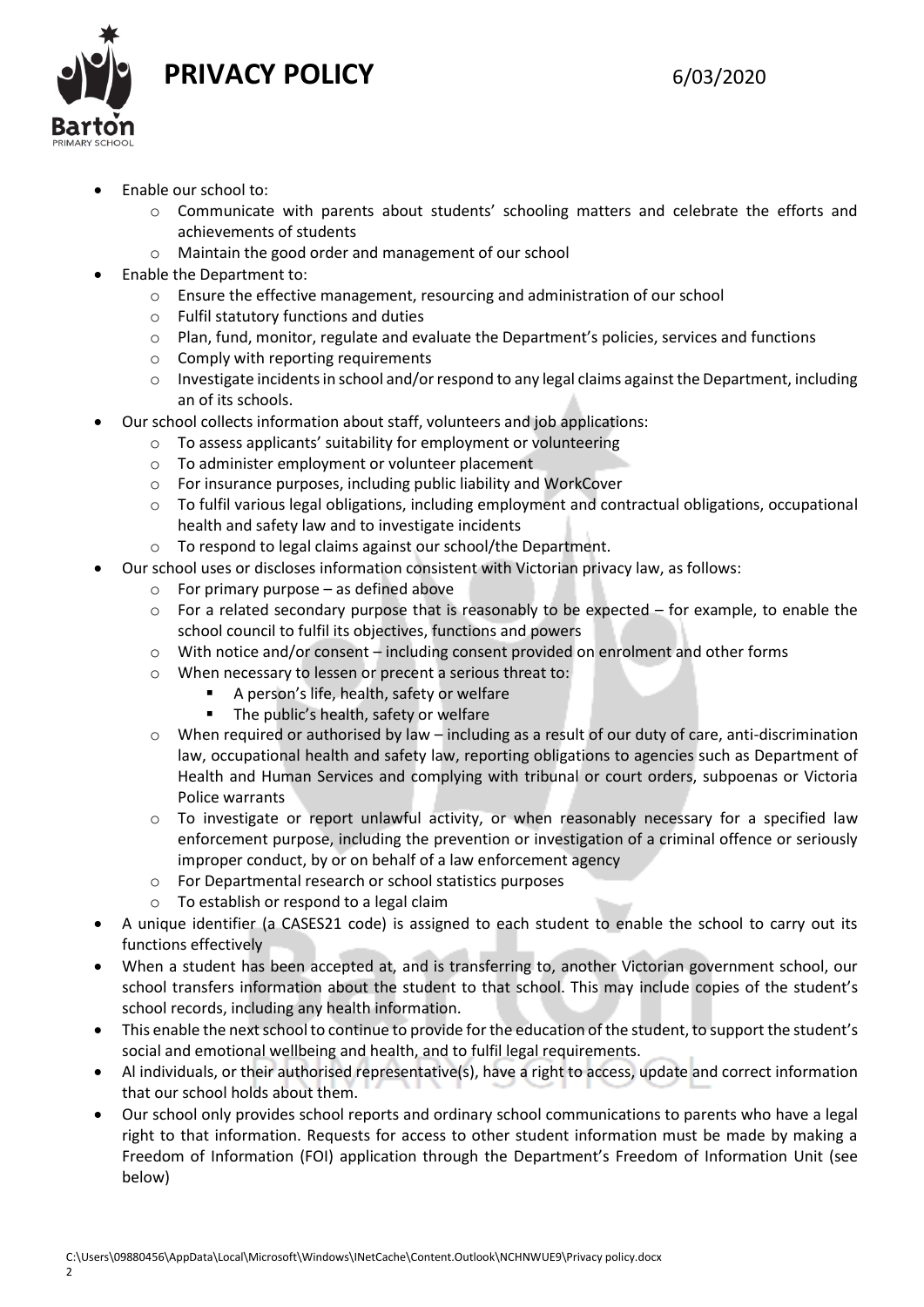

- In some circumstances, an authorised representative may not be entitled to information about the student. These circumstances include when granting access would not be in the student's best interests or would breach our duty of care to the student or would unreasonably impact on the privacy of another person.
- School staff may first seek access to their personnel file by contacting the principal. If direct access is not granted, the staff member may request access through the Department's Freedom of Information Unit.
- Our school takes reasonable steps to protect information from misuse and loss, and from the unauthorised access, modification and disclosure. Our school stores all paper and electronic records securely, consistent with the Department's records management policy and information security standards. All school records are disposed of, or transferred to the Public Records Office Victoria, as required by the relevant Public Records Office Standard.
- When using software and contracted service providers to manage information, our school assesses these according to the appropriate departmental processes. One example of this is that staff passwords for school systems are strong and updated on a regular basis, consistent with the Department's password policy.

# **APPROVED:**

Ratified by School Council: 26<sup>th</sup> April 2018

# **EVALUATION**

- This policy will be regularly reviewed and updated to take account of new laws and technology and the changing school environment when required
- This policy will be reviewed annually as part of the school's three-year review cycle.

## **SUPPORTING RESOURCES**

 Department of Education and Training Freedom of Information <http://www.education.vic.gov.au/school/principals/spag/governance/Pages/foi.aspx>

# PRIMARY SCHC

#### **Appendix 1**